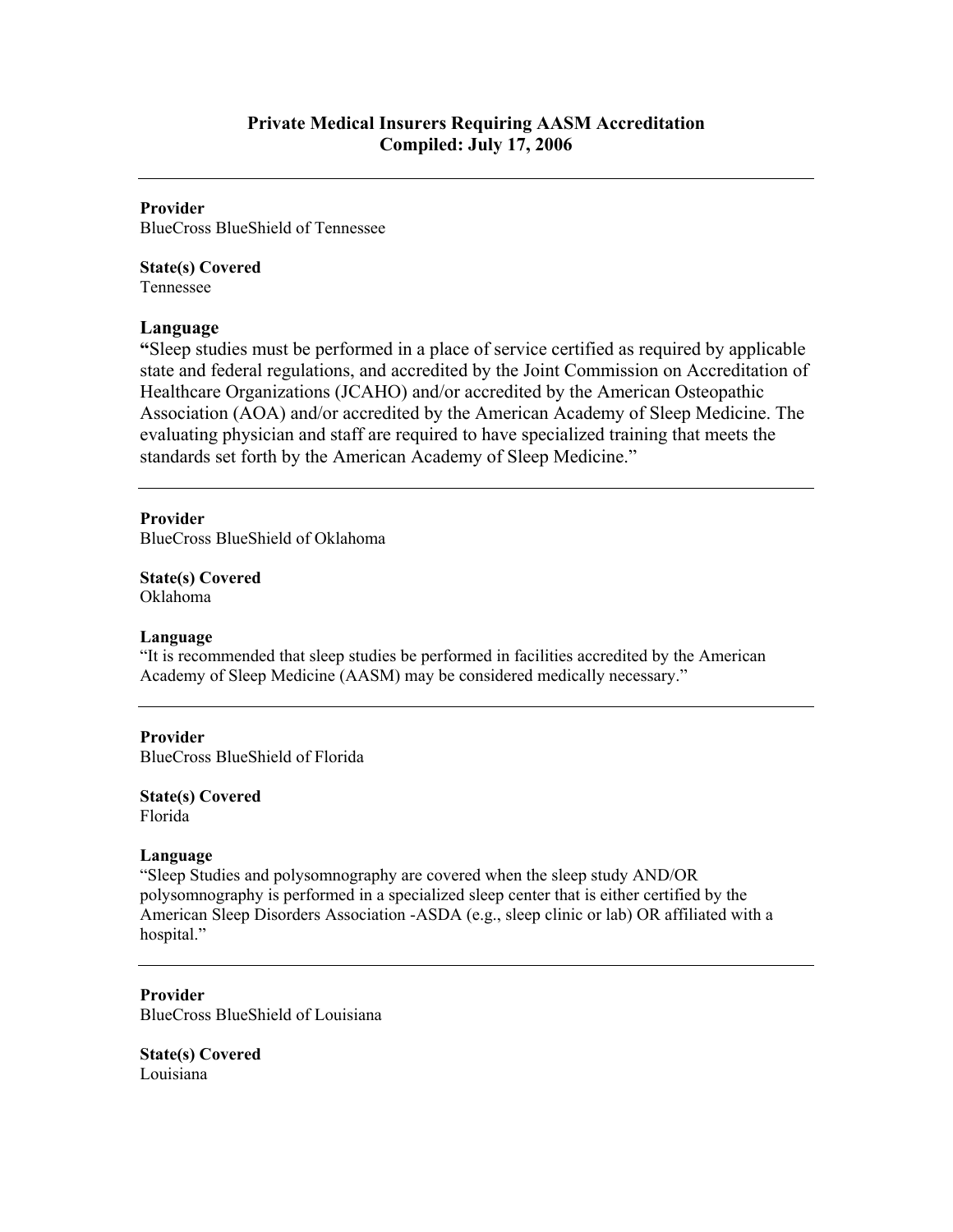#### **Language**

"Requires sleep studies to be certified through either Joint Commission on Accreditation of Healthcare Organizations (JCAHO) or American Academy of Sleep Medicine. Soon we will accept only sleep study facilities certified through AASM."

#### **Provider**

BlueCross BlueShield of Illinois

# **State(s) Covered**

Illinois

#### **Language**

It is recommended that sleep studies be performed in facilities accredited by the American Academy of Sleep Medicine (AASM) may be considered medically necessary.

## **Provider**

BlueCross BlueShield of New Mexico

#### **State(s) Covered**  New Mexico

#### **Language**

It is recommended that sleep studies be performed in facilities accredited by the American Academy of Sleep Medicine (AASM) may be considered medically necessary.

## **Provider**

BlueCross BlueShield of Texas

## **State(s) Covered**

Texas

#### **Language**

It is recommended that sleep studies be performed in facilities accredited by the American Academy of Sleep Medicine (AASM) may be considered medically necessary.

## **Provider**

BlueCross BlueShield of Kansas

**State(s) Covered**  Kansas

#### **Language**

BCBSKS encourages sleep study facilities to become accredited through the American Academy of Sleep Medicine (AASM) and physicians to be board certified in sleep medicine.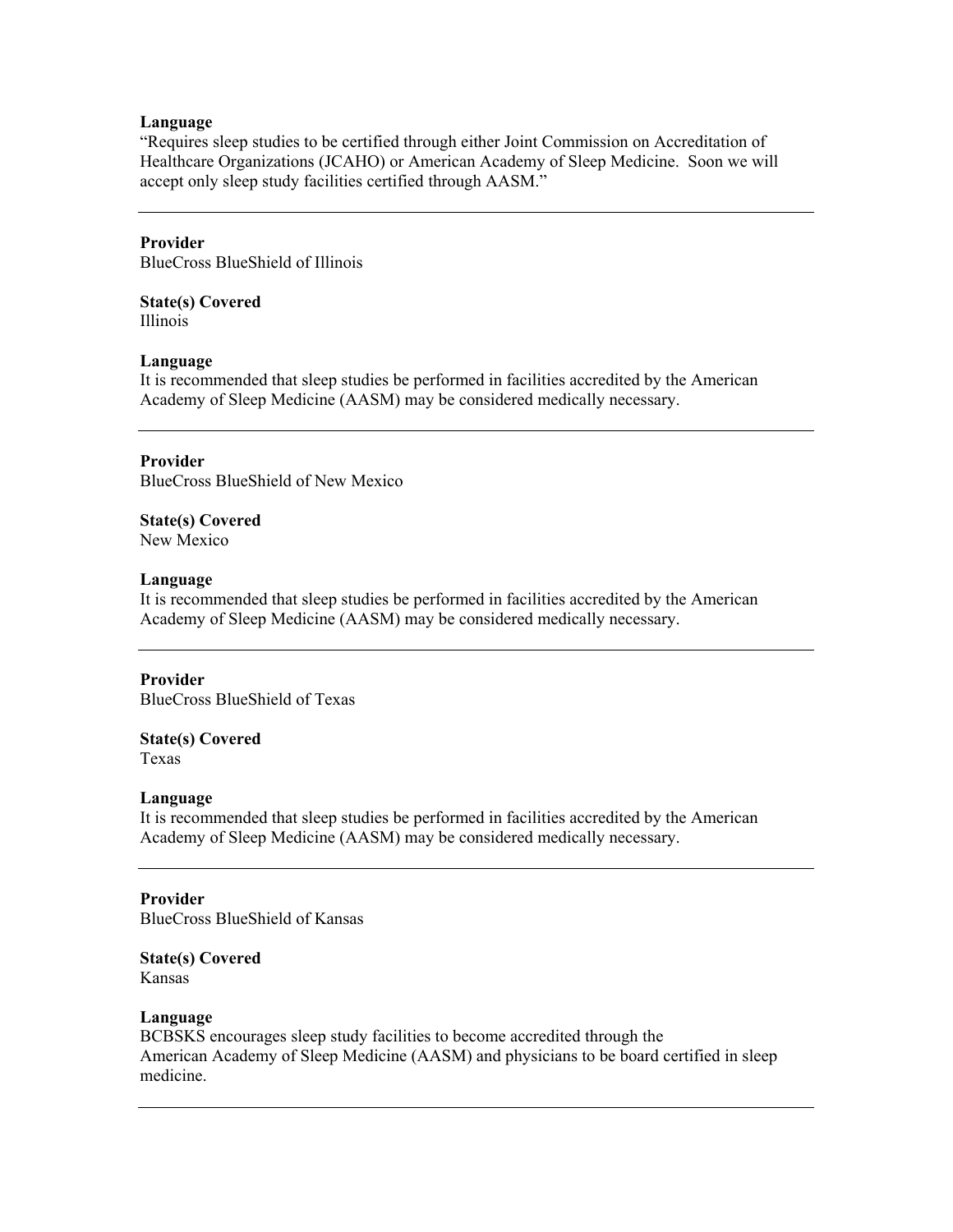**Provider**  Bluegrass Family Health, Inc.

# **State(s) Covered**

Kentucky

## **Language**

Polysomnography is a covered benefit when performed in an accredited facility by a certified sleep technician and ordered by a physician for members

**Provider**  CHA Health

**State(s) Covered**  Kentucky

# **Language**

Sleep Studies must be performed at a center certified by the American Academy of Sleep Medicine

**Provider**  Dean Health Plans

# **State(s) Covered**

Southern Wisconsin

## **Language**

Will only perform and reimburse polysomnograms performed in a sleep lab that is accredited by the American Academy of Sleep Medicine

**Provider**  Independence Blue Cross

**State(s) Covered**  Southern Pennsylvania

#### **Language**

Sleep Studies must be performed at a certified contracted sleep study facility

**Provider**  LifeWise Health Plan of Arizona

**State(s) Covered**